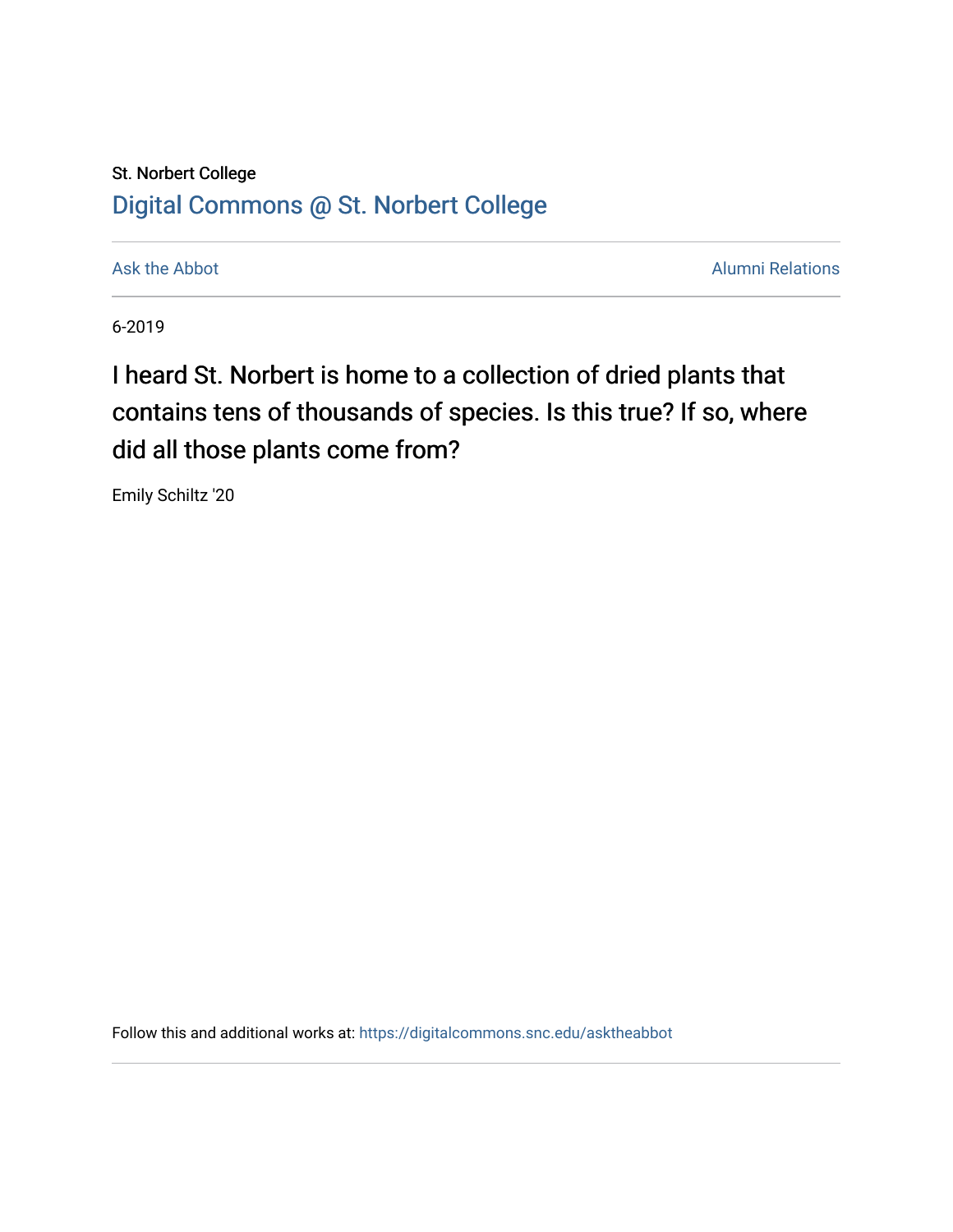

[Academics](https://www.snc.edu/academics) [Admission](https://www.snc.edu/admission) [Campus Life](https://www.snc.edu/campuslife) [Living Norbertine](https://www.snc.edu/livingnorbertine) [Athletics](https://www.snc.edu/athletics) [About](https://www.snc.edu/about)

Q

Giving

to SNC

 $\geq$  [Alumni](https://www.snc.edu/alumni/)  $\geq$  [Ask the Abbot](https://www.snc.edu/alumni/abbot/)  $\geq$  June 2019 A

### [Alumni](https://www.snc.edu/alumni/index.html)

[Events & Reunions](https://www.snc.edu/alumni/event/index.html) [Behind the Arch](https://www.snc.edu/alumni/event/behindthearch/) [Benefits and Services](https://www.snc.edu/alumni/benefits.html) [Get Involved](https://www.snc.edu/alumni/getinvolved.html) [Give to SNC](http://giving.snc.edu/) [Alumni Awards](https://www.snc.edu/alumni/awards/index.html) [Knight Lights](https://www.snc.edu/alumni/knightlights/index.html) [Alumni-Owned](https://www.snc.edu/alumni/directory/index.html) [Businesses Network](https://www.snc.edu/alumni/directory/index.html) [Alumni Board](https://www.snc.edu/alumni/alumniboard.html) [Student Alumni](https://www.snc.edu/alumni/saa.html) [Ambassadors](https://www.snc.edu/alumni/saa.html)

[Staff](https://www.snc.edu/alumni/contactus.html)

# June 2019 Question:

I heard St. Norbert is home to a collection of dried plants that contains tens of thousands of species. Is this true? If so, where did all those plants come from?

Emily Schiltz '20

#### Answer:

Dear Emily,

Ah yes, I can immediately call to mind the herbarium of which you speak. It bears the name of its curator: The Keefe Herbarium.

You see, my dear confrère Anselm Keefe had an abiding interest in the richness of plant life with which the Creator of All Things has blessed our earthly home. A biology professor of deserved renown (and, indeed, in due course dean of the college), Keefe had scientific friends around the globe whose own botanical interests prompted them to share preserved specimens with others of similar mind. In this manner and over many, many years, our De Pere scholar was able to assemble and preserve his herbarium – his collection of pressed and dried plants – and bequeath it as a very significant resource to new generations of students and botanists.

So large is the herbarium indeed, that its size, scope and intrinsic value is still being assessed. Some conjecture that there may be more than 20,000 plant species in all.



### Ask the Abbot

As the founder of St. Norbert College, and having a prime seat in the center of campus throughout the years, I, Abbot Bernard Pennings, hold the answers to many of your burning questions about the college.

[Submit Your Question](https://www.snc.edu/alumni/abbot/index.html)

Today, the Keefe Herbarium is housed in our new [Gehl-Mulva](https://www.snc.edu/naturalsciences/gms.html)